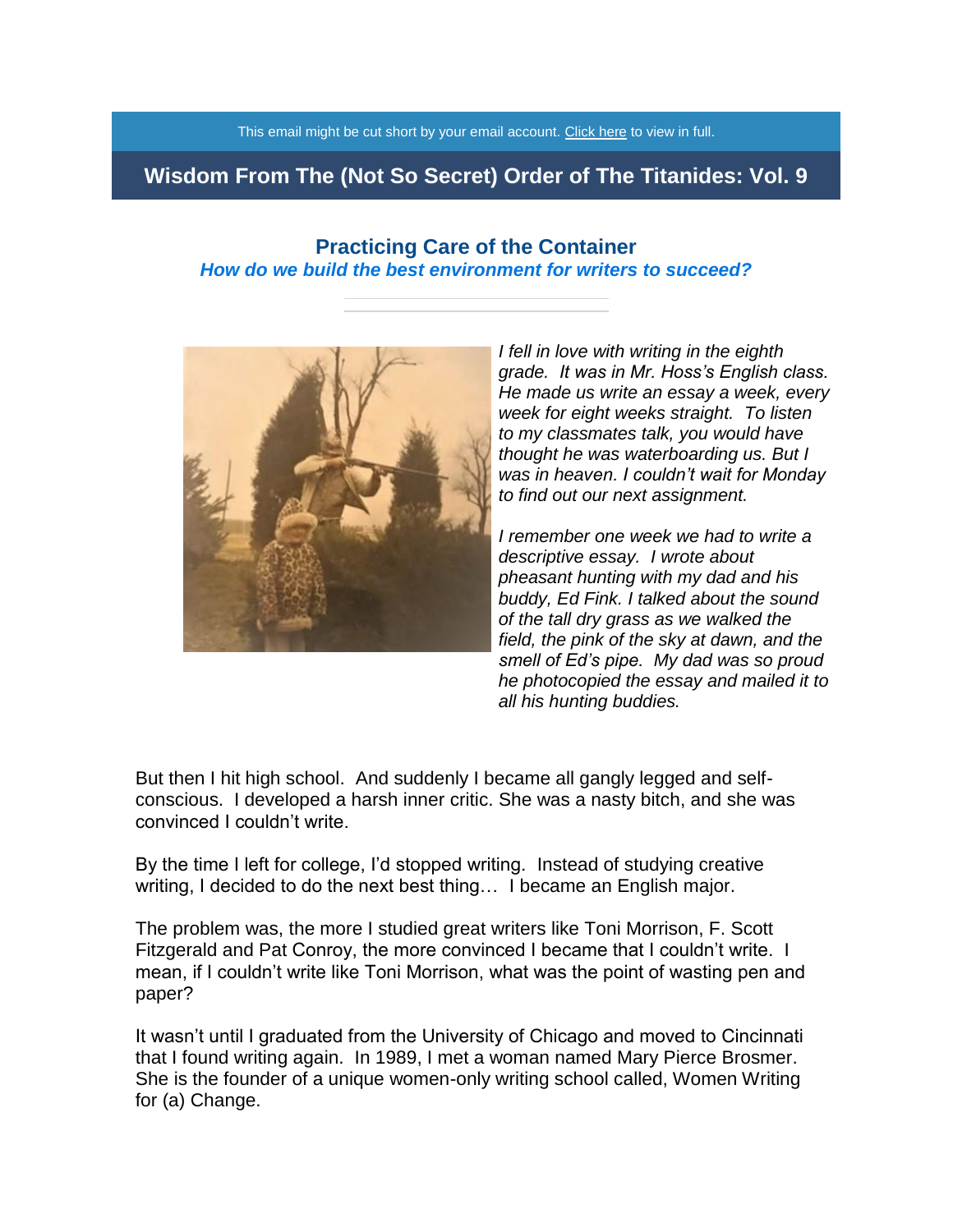After years spent inside academic institutions designed and built by and for men, Mary was fed up. She was fed up with creative writing programs based on competition, posturing, and one-upmanship. She had come to believe that women needed a new model of creative collaboration.

Mary set out to deliberately create a different type of "creative container." One where women's voices were valued and heard. One that inspired creativity and generosity instead of fear and combat.

The result was that I felt safe enough for the first time to put my words out there again… to take a risk… to create… to call myself a "writer." It's because of Mary and the unique "container" she created that I became a full-time copywriter.

I've been thinking about that container she created a lot lately. I've been thinking about how I deliver feedback and criticism to copywriters. And I've found myself wondering if I can do better…

### **Braced for a Beating…**

Recently, an aspiring financial copywriter asked me to give him feedback on his copy. He said to me, "Don't be gentle, I can take it." As if he was braced for a physical beating, not creative feedback. He believed that if I wasn't harsh enough, then it wasn't good feedback.



This is the culture we've created. One where the best copywriters are tough-asnails. Where it's a point of pride if you know how to take a beating. And where too often we behave as if kindness and courtesy are unnecessary or superfluous.

As a copy chief, I'm guilty of barking out orders instead of listening. I've used the "because I said so…" defense. And I've committed the "just do it like I told you…" crime as well. My excuse is that I'm too busy to slow down and explain things, but it's a lame excuse.

Now look, I'm not suggesting we all hold hands and sing love songs. Or that everyone should get a participation trophy just for trying. Or that we should only say neutered nice things about the copy.

As a writer, I want valuable feedback and criticism. I need to know where my work is weak, where it falls short, and what I need to do to improve it. Because it's the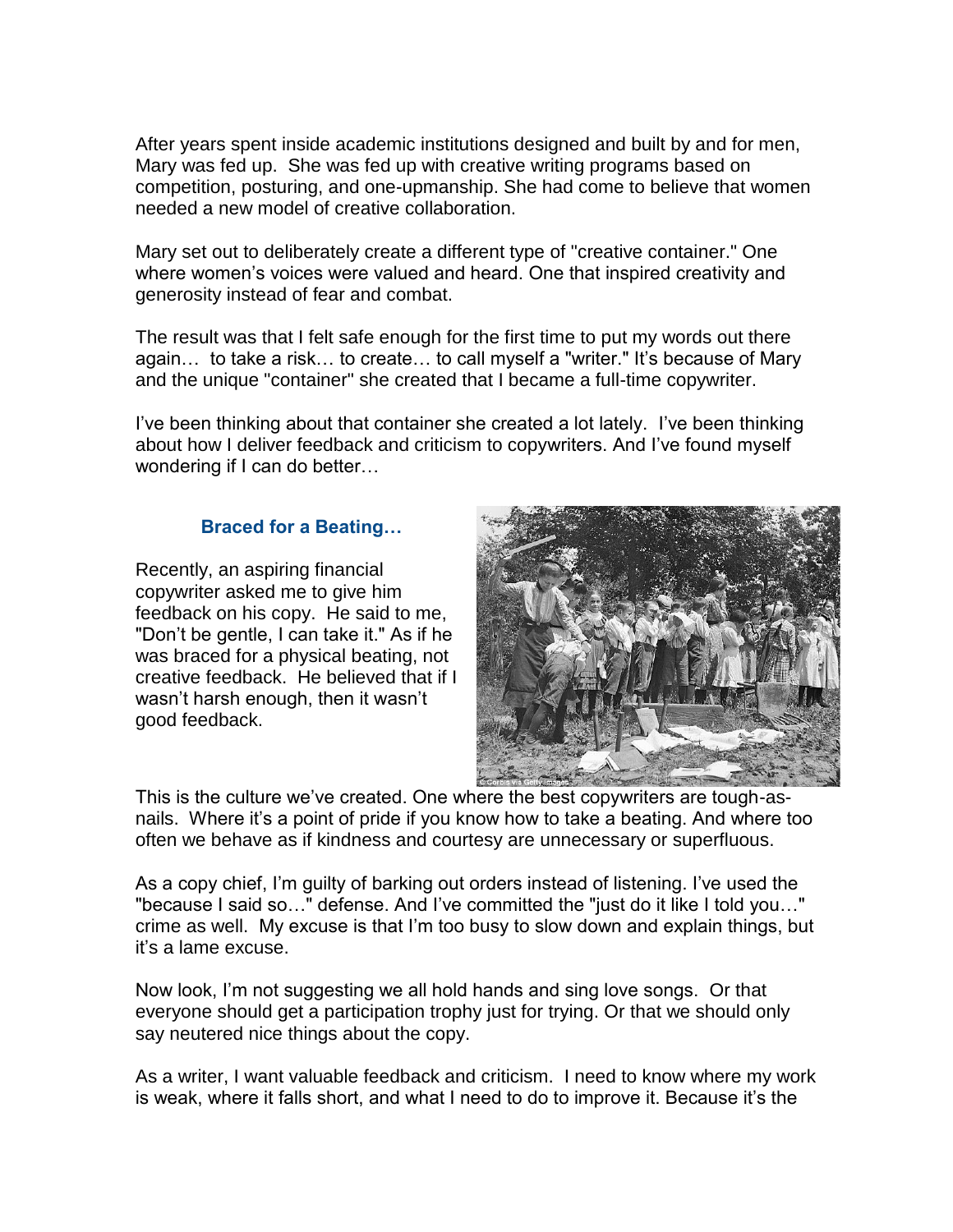only way that I can learn and grow.

But I believe that together we can build a better "container." One that is more supportive of the creative process. One where both copywriters and copy chiefs work together to find the best solutions. One that demands the best of our copywriters while keeping them engaged and encouraging them to take risks. One that helps me get out of my ego and become a better chief.

### **What Exactly is a "Container?"**

When I talk about the "container" I'm not talking about storage solutions or Tupperware. I'm talking about the "container" in which the work takes place. This can include everything from the physical space, to the organizational culture, to the rules of engagement for meetings and copy review sessions.

The *copy* is the work. But the *context* in which the work is reviewed and critiqued is what I call the "container."

In the Titanides, when I talk about creating a safe space for women, I'm talking about the container. Now I realize that "safe space" sounds like some kind of new age, woo woo, female empowerment bullshit…

But I couldn't figure out how else to describe the container we've created here. And I couldn't find the words to explain why this safety is so critical to success. I knew it intuitively because I experienced it all those years ago in Women Writing for (a) Change, but I didn't have any data to back it up.

### **Why Feeling Safe is Critical to Success**

Then I discovered another honorary Titanide, Amy C. Edmondson, Novartis Professor of Leadership and Management at the Harvard Business School. She's been studying organizations for over two decades. She calls this "psychological safety." And her research shows that it's critical for learning, innovation, and growth in today's knowledge-based economy.

Psychological safety is basically a fancy way of saying that we feel safe enough to take risks. We are willing to be vulnerable. And we are not afraid of being punished when we make a mistake.

When we say that the Titanides is a "safe space," this is what we mean. It's a place where women feel safe enough to take risks, to speak their mind, and to be creative… all without getting attacked. And it's one of the most important factors for success in any group.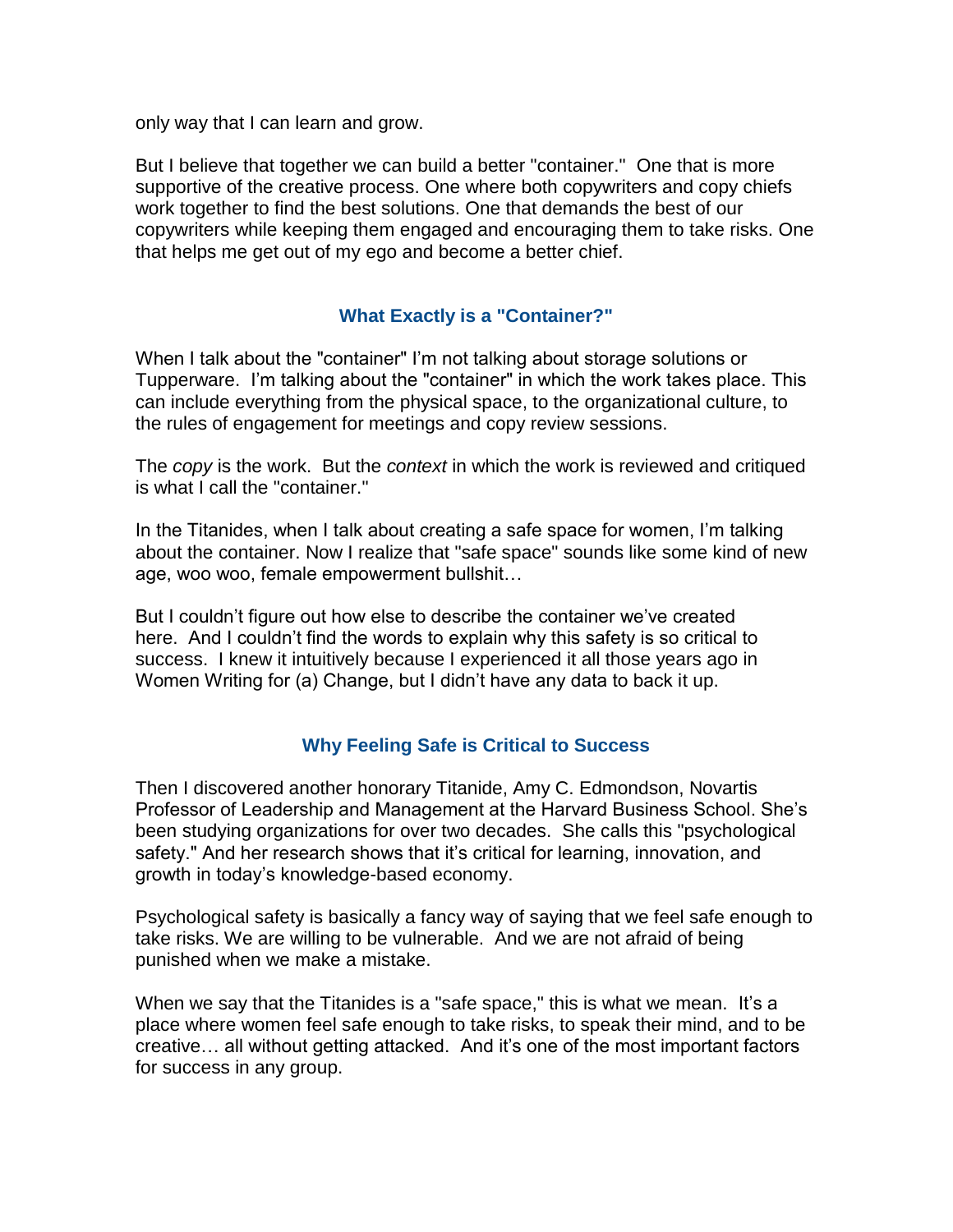The folks at Google recently reviewed their top-performing teams. They wanted to know what made these superstar geeks different. It wasn't their technical skills or their I.Q. Instead, researchers discovered that all these super successful teams had ONE thing in common. They all had a high level of psychological safety.

The bottom line is that for technology geeks, or writers, or marketers, or entrepreneurs to succeed, we all need to feel safe. Our ability to create, to innovate, to solve problems, is all deeply connected to how safe we feel.

### **Why You Should Never Think Like a Lizard**

As Laura Delizonna explains in her Harvard Business Review article, *High-Performing Teams Need Psychological Safety*, it all goes back to our caveman days.

When we feel threatened, our lizard brain kicks in. That's because our brains can't tell the difference between a harsh critic and a saber-toothed tiger. In both cases, our fight-or-flight mechanism kicks in and our perspective and ability to reason goes out the window.

When we feel blamed or criticized, our lizard brain response is to come out swinging. We become defensive, we push back, or worse, we disengage altogether.

Contrary to popular belief, it's not fear of the stick that motivates people to succeed. A new study from the University of North Carolina found that it's positive emotions that increase our ability to solve complex problems. Emotions like trust, curiosity, confidence and inspiration broaden our minds and open us to new possibilities.

*When we feel "psychologically safe," we are more open-minded, more resilient, more motivated and more persistent.*

### **So how do we create psychological safety with copy teams? Or any creative team?**

In her book, *The Fearless Organization*, Amy Edmondson describes the unique container that Pixar uses to critique movie scripts.

They call it the Braintrust, and there are three rules.

Rule #1: The feedback must be constructive. It must be about the project, not the person. And the filmmaker cannot be defensive or take criticism personally. They must be willing to hear the truth.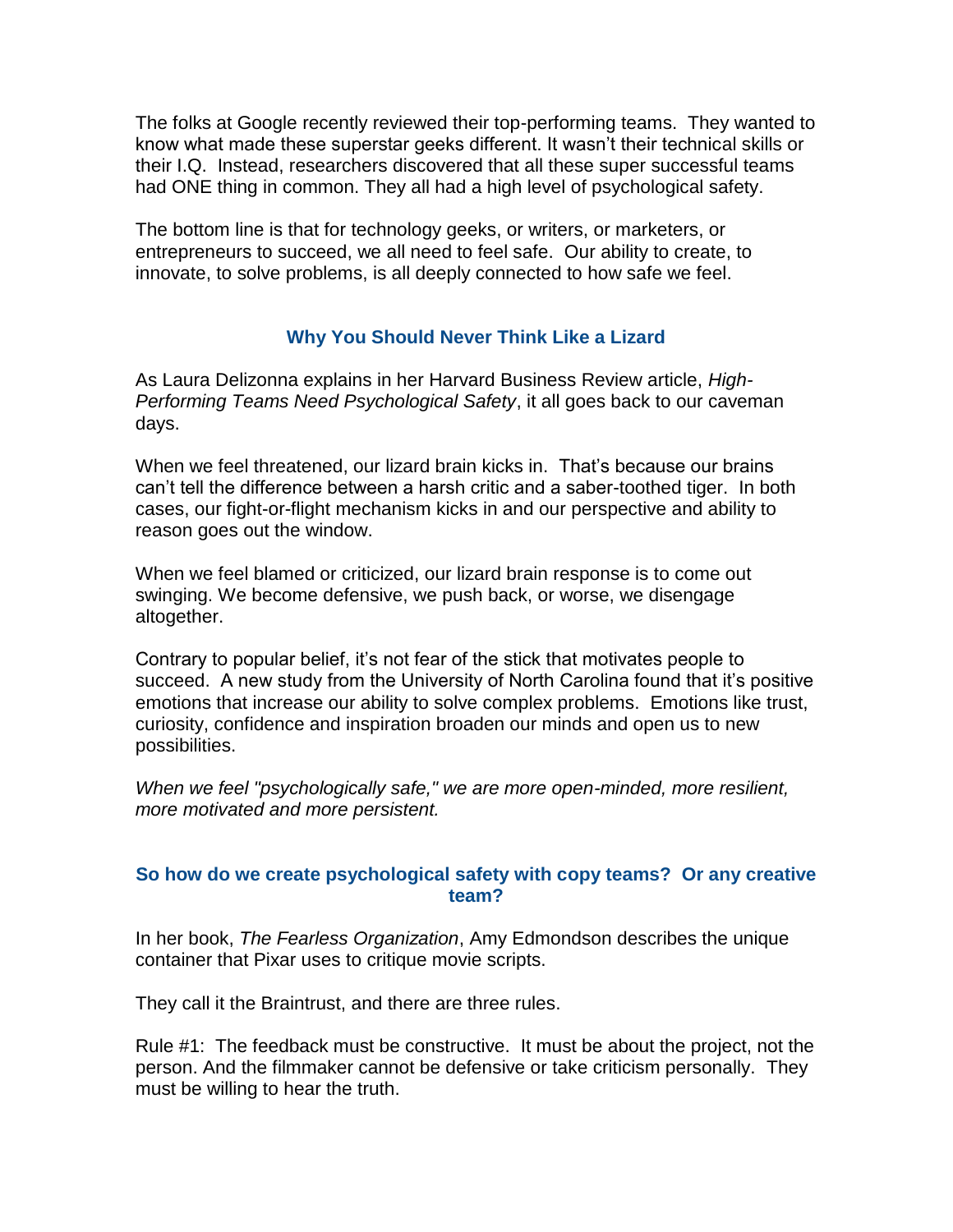Rule #2: The comments are suggestions, not mandates. The director is ultimately the one responsible for the movie and can take or leave the solutions offered.

Rule #3: Critique sessions are not "gotcha" exercises but must come from a place of empathy. Those who are giving feedback have already gone through the same process themselves. They empathize with the director and praise and appreciate vision and ambition.

Diana Pavlac Glyer is a science fiction-loving honorary Titanide. Her book, *Bandersnatch*, is about the famous creative writing group, The Inklings. It included C.S. Lewis and J.R.R. Tolkien.

The Inklings had similar rules for creating a "safe space" for writers.

Rule #1: Do not offer diagnosis, offer specific suggestions

Rule #2: Invite feedback early, when the paint is still wet, and the ink hasn't dried.

Rule #3: The choice to accept or reject the advice is always the author's.

### **These are all great rules to follow if you're setting up your own copy critique group.**

But I have a few caveats….

First, it's damned hard not to get defensive and take criticism personally. You have to work at this. I've been writing for over 15 years at this point, and I recently had a complete defensive meltdown while working on a project. I wasn't taking care of myself and I fell into victimhood. It happens to the best of us. Notice when you're falling apart and get help!

Second, the best way to avoid getting defensive and having a meltdown is to practice something called "textual indeterminacy." Anne Gere, another honorary Titanide, studied creative writing groups. She found that the most successful writers were always open to the possibility of major change. In other words, they considered their copy fluid, not fixed. Don't get attached to anything! (Note: I'll be talking more about how to train yourself to remain open to criticism and copy suggestions in the next Titanides newsletter.)

Finally, if you're working at a top-level direct response company and your copy chief has decades of experience writing multimillion-dollar promos… take the suggestions as fact. Don't argue. Don't ignore it. Don't think you know better. Just do it.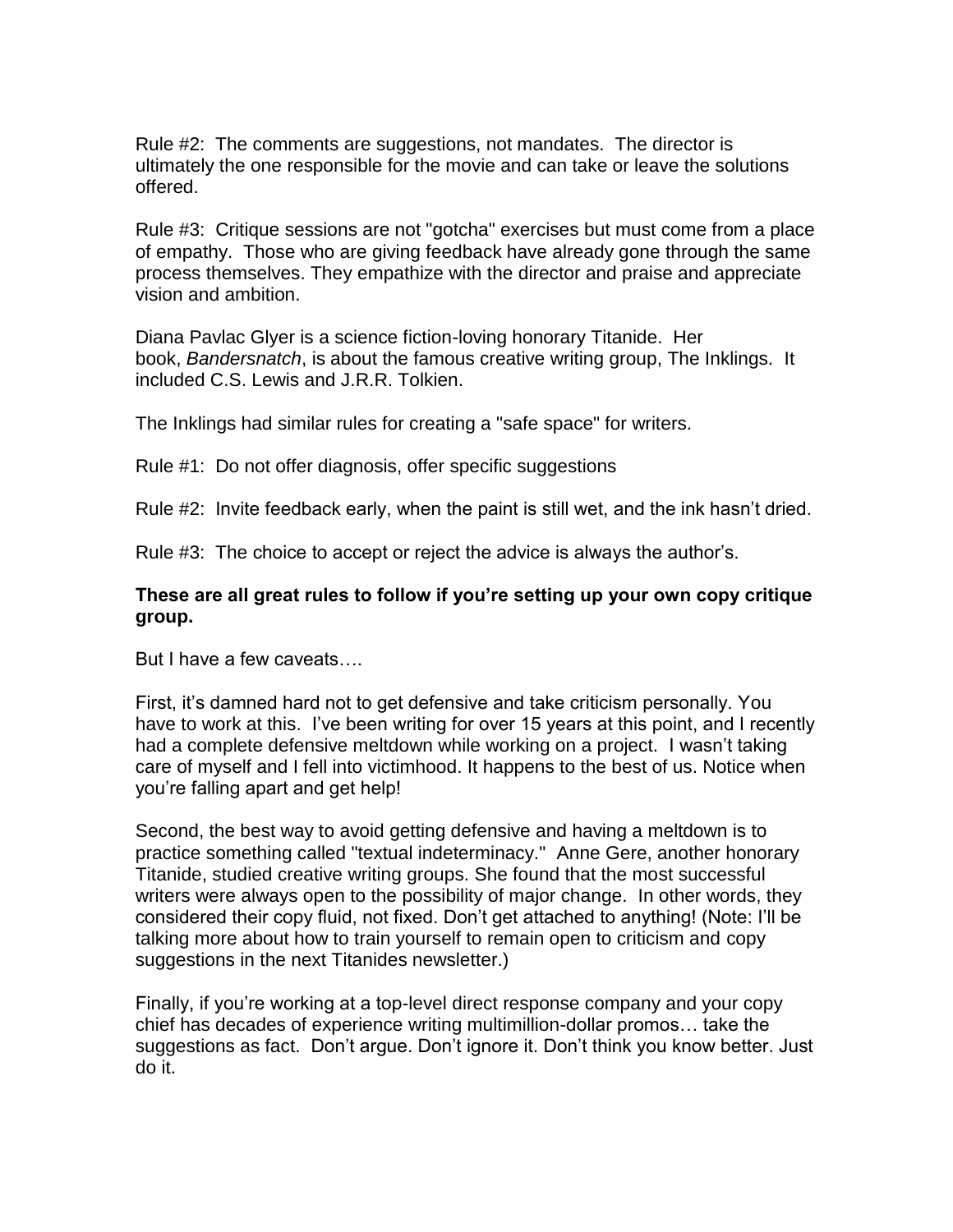Before you engage in a copy critique, it might be helpful to review the ground rules. To make sure everyone is on the same page. To slow down and take the time to discuss the "container" before doing the work. This is something we try hard to practice in the Titanides before every Fast Write, or Salon, or Retreat.



## **Why Safety Comes Before Creativity**

Because, when the container isn't safe, the community falls apart.

The Inklings were very successful until a new member joined…

His name was Hugo Dyson, and he absolutely hated hobbits. Instead of providing valuable feedback and criticism, he completely dismissed Tolkien's work.

He would drink too much, throw himself on the couch and moan, "Oh, God, not with the hobbits again…" whenever Tolkien would read.

Psychological safety went out the window. No one felt safe anymore to share rough drafts or far-fetched ideas. The writers shut down. They stopped taking risks, and the group slowly fell apart.

I see this happen to promising copywriters all the time. Because so few people really understand what it takes to create and maintain psychological safety.

It isn't easy. It takes a lot of time and attention. And it requires everyone in the community to participate.

I call this "care of the container" and I consider it one of my most important jobs as the fearless leader of the Titanides.

### **How We're Striving to Create a Safe Container for the Titanides**

I have a confession to make…

For years, I was terrified to teach. I was confident that I knew the content. But I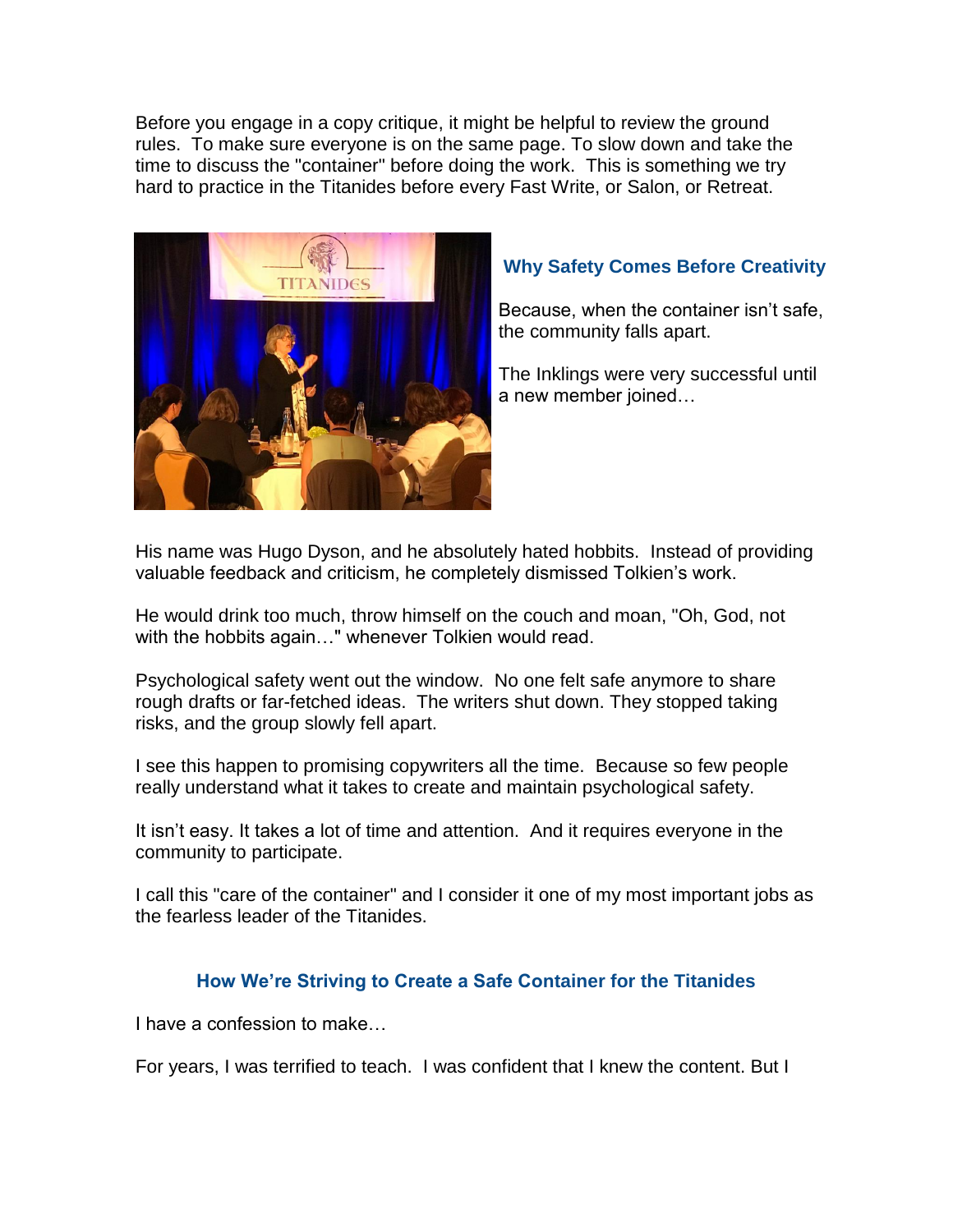was terrified of holding the "container." I didn't believe that I could do it without being overwhelmed.

Ironically, it took my son's mental illness and addiction to teach me how to set clear boundaries and create a safe container. It taught me that I do not have to take care of everyone or rescue everyone. It also taught me to be vigilant about protecting the space.

In the Titanides, I use the rules and guidelines I learned from my mentor Mary Pierce Brosmer in Women Writing for (a) Change, from my Al-Anon group, and from groups like Pixar and the Inklings.

If you've ever participated in one of our Fearless Fast Writes, or The Summer Salon, or the Titanides Retreat or attended our Titanides Conference, then you've heard me talk about these rules.

We practice confidentiality...

We speak from our own experience…

We do not tear another woman down…

We don't gossip or criticize...

We're not perfect, and we all slip up – especially me!

The important thing is that we are aware of the importance of the container. Most teachers have no idea what the "container" is, let alone how to care for it. And that can cause a lot of harm.

In the Titanides, we all co-create this container together. We are all responsible for making sure it is psychologically safe for every woman to participate. And we all have an obligation to share what works and doesn't work.

This is why after every event, salon, retreat, etc. I ask you to share your "gifts and challenges" with me. This isn't just a navel-gazing exercise in asking for testimonials. I need your feedback to constantly care for and evaluate the container…

In the Titanides, we are building a new arena, where dynamic, creative women comentor, elevate, and support each other on the journey to success.

We do that by following the rules we've established. And by being vigilant about creating a "psychologically safe" place for women to succeed.